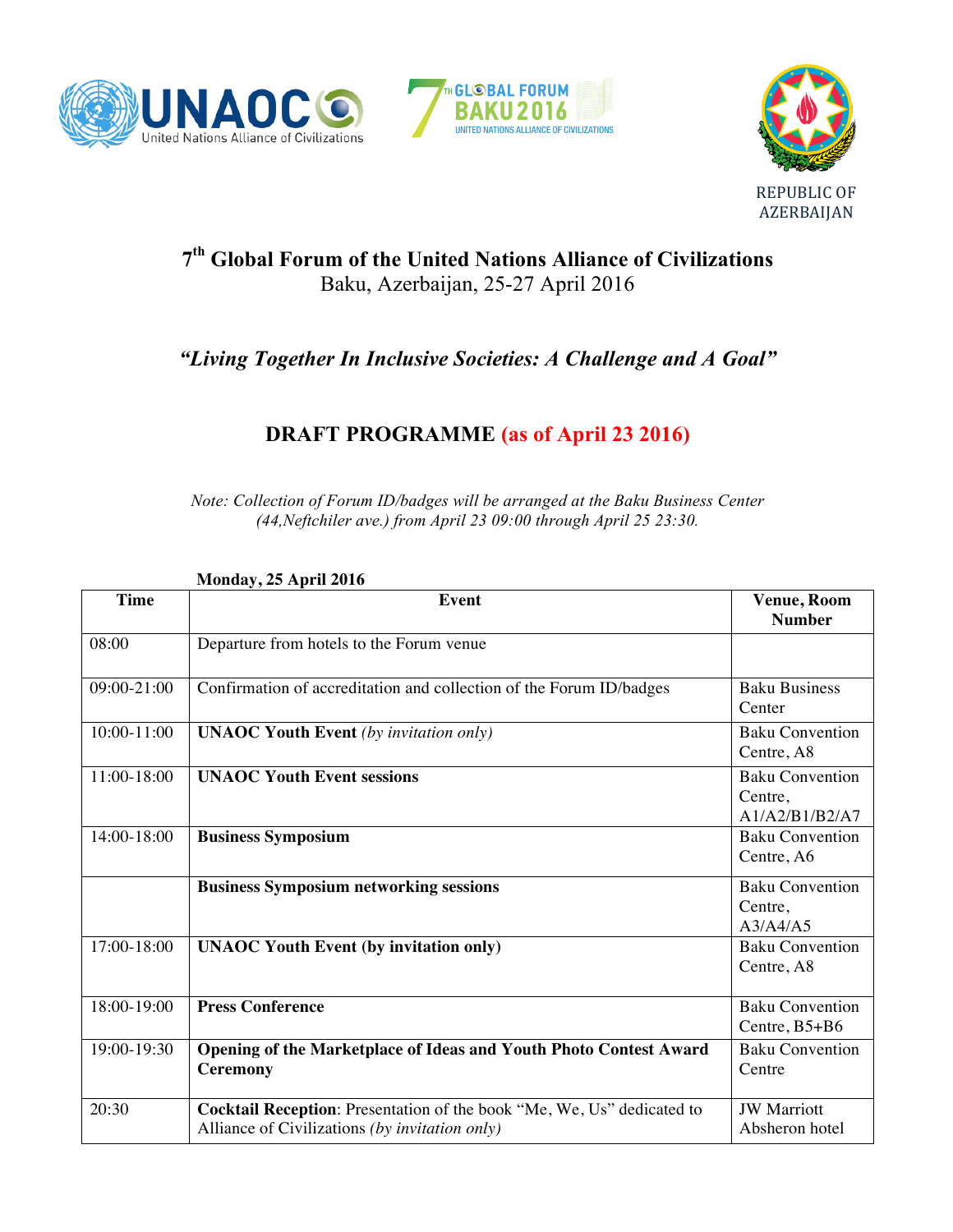#### **Tuesday, 26 April 2016**

| <b>Time</b>   | <b>Event</b>                                                                                                                                                                                                                                                                                                                                                      | <b>Venue</b>                                                              |
|---------------|-------------------------------------------------------------------------------------------------------------------------------------------------------------------------------------------------------------------------------------------------------------------------------------------------------------------------------------------------------------------|---------------------------------------------------------------------------|
| 07:00-09:00   | Departure from the hotels to the Forum's venue                                                                                                                                                                                                                                                                                                                    |                                                                           |
| 06:00-09:30   | Collection of ID/badges and security screening                                                                                                                                                                                                                                                                                                                    | <b>Baku Convention</b><br>Centre                                          |
| 09:30-10:00   | Family Photo (Heads of Official Delegations)                                                                                                                                                                                                                                                                                                                      | <b>Baku Convention</b><br>Centre                                          |
| 10:00-11:00   | The 7 <sup>th</sup> Global Forum Official Opening Ceremony<br>H.E. President of Azerbaijan (Host Government of the Forum)<br>H.E. High Representative for the United Nations Alliance of<br><b>Civilizations</b><br>H.E. United Nations Secretary-General (video message)<br>H.E. Foreign Minister of Spain (co-sponsor)<br>H.E. President of Turkey (co-sponsor) | <b>Baku Convention</b><br>Centre, Plenary<br>Hall                         |
| 11:00-11:30   | Coffee Break                                                                                                                                                                                                                                                                                                                                                      | <b>Baku Convention</b><br>Centre                                          |
| $11:30-13:00$ | Plenary Session 1: Platforms and Partnerships for the Prevention of<br><b>Violent Extremism</b>                                                                                                                                                                                                                                                                   | <b>Baku Convention</b><br>Centre, Plenary<br>Hall                         |
| 13:00-14:30   | Official lunch hosted by the Government of Azerbaijan (by invitation)<br>Lunch (open buffet)                                                                                                                                                                                                                                                                      | Baku Convention<br>Centre                                                 |
| 15:00-18:30   | <b>UNAOC Group of Friends High Level Meeting</b>                                                                                                                                                                                                                                                                                                                  | Heydar Aliyev<br>Centre (opposite to<br><b>Baku Convention</b><br>Centre) |
| 14:30-16:00   | <b>Breakout Sessions</b> (in parallel):                                                                                                                                                                                                                                                                                                                           |                                                                           |
|               | #SpreadNoHate: Sharing Good Practices of Preventing and<br>$\bullet$<br><b>Countering Hate Speech</b>                                                                                                                                                                                                                                                             | <b>Baku Convention</b><br>Centre, A8                                      |
|               | Religious Leaders and Violent Extremism: The Challenges of<br><b>Prevention</b>                                                                                                                                                                                                                                                                                   | <b>Baku Convention</b><br>Centre, A6                                      |
|               | Civil Society and Business: Working Together for Peace, Security<br>$\bullet$<br>and Sustainable Development                                                                                                                                                                                                                                                      | <b>Baku Convention</b><br>Centre, B2                                      |
|               | <b>Global Citizenship Education</b><br>$\bullet$                                                                                                                                                                                                                                                                                                                  | <b>Baku Convention</b><br>Centre, A7                                      |
| 16:00-16:30   | Coffee Break                                                                                                                                                                                                                                                                                                                                                      | <b>Baku Convention</b><br>Centre                                          |
| 16:30-18:00   | <b>Breakout Sessions</b> (in parallel):<br><b>Counter-Narratives to Cyber extremism Through Apps and Video</b><br>۰<br><b>Games</b>                                                                                                                                                                                                                               | <b>Baku Convention</b><br>Centre, B2                                      |
|               | Women and Peace-building in Conflict Zones in Africa<br>٠                                                                                                                                                                                                                                                                                                         | <b>Baku Convention</b><br>Centre, A8                                      |
|               | Save the Dream: Sport for Peace, Sustainable and Inclusive<br>$\bullet$<br>Development                                                                                                                                                                                                                                                                            | <b>Baku Convention</b><br>Centre, A6                                      |
|               | The Role of Cities in Global Migration<br>۰                                                                                                                                                                                                                                                                                                                       | <b>Baku Convention</b><br>Centre, A7                                      |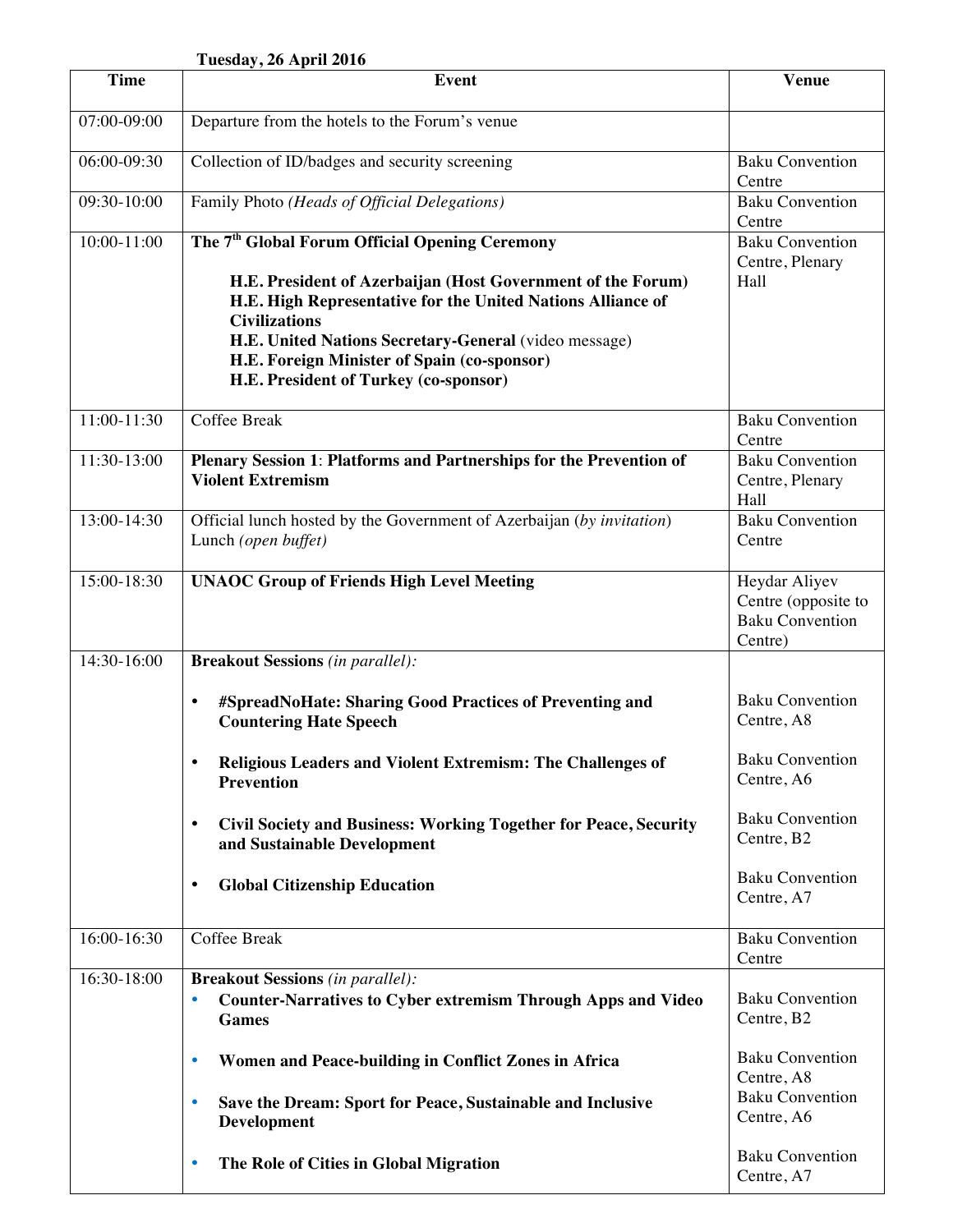| 18:00       | Dinner (open buffet)                                                                                                                                   | <b>Baku Convention</b><br>Centre                                          |
|-------------|--------------------------------------------------------------------------------------------------------------------------------------------------------|---------------------------------------------------------------------------|
| 18:30-20:30 | Cocktail Reception<br><b>Intercultural Innovation Award Ceremony (UNAOC - BMW Group)</b><br>Azerbaijan Children Orchestra Concert "Children for Peace" | Heydar Aliyev<br>Centre (opposite to<br><b>Baku Convention</b><br>Centre) |
| 21:00-23:30 | Departure from the Forum venues to the hotels                                                                                                          |                                                                           |

#### **Wednesday, 27 April 2016**

| <b>Time</b> | <b>Event</b>                                                                                                                                     | <b>Venue</b>                                                              |
|-------------|--------------------------------------------------------------------------------------------------------------------------------------------------|---------------------------------------------------------------------------|
| 07:30-08:30 | Departure from the hotels to the Forum's venue                                                                                                   |                                                                           |
| 09:30-11:00 | <b>UNAOC Group of Friends High Level Meeting (continuation of the</b><br><i>meeting</i> )                                                        | Heydar Aliyev<br>Centre (opposite to<br><b>Baku Convention</b><br>Centre) |
| 09:30-11:00 | <b>Breakout Sessions</b> (in parallel):                                                                                                          |                                                                           |
|             | <b>Constructing Peace, Deconstructing Terror</b><br>۰                                                                                            | <b>Baku Convention</b><br>Centre, A6                                      |
|             | <b>Reporting in Times of Crisis: Telling Migrant Tales through</b><br>$\bullet$<br><b>Creative Storytelling</b>                                  | <b>Baku Convention</b><br>Centre, A7                                      |
|             | Youth Participation for Peaceful and Inclusive Societies: the Crucial<br>$\bullet$<br><b>Role of Partnerships Across Generations and Sectors</b> | <b>Baku Convention</b><br>Centre, B2                                      |
|             | <b>Fostering Inclusiveness and Integration through Global Education</b><br>$\bullet$                                                             | <b>Baku Convention</b><br>Centre, A8                                      |
| 11:00-11:30 | Coffee Break (all participants)<br>Signature of Memoranda of Understanding (Heads of Organizations)                                              | <b>Baku Convention</b><br>Centre                                          |
| 11:30-13:00 | <b>Breakout Sessions</b> (in parallel):                                                                                                          |                                                                           |
|             | Alumni Showcase: Impact Across UNAOC Pillars<br>۰                                                                                                | <b>Baku Convention</b><br>Centre, A6                                      |
|             | D-Goals of Preventing Violent Extremism through Education:<br>$\bullet$<br><b>Educating for Development, Diversity and Dialogue</b>              | <b>Baku Convention</b><br>Centre, B1                                      |
|             | <b>Baku Process: Responding to New Challenge for Global</b><br>۰<br><b>Intercultural Dialogue</b>                                                | <b>Baku Convention</b><br>Centre, A7                                      |
|             | <b>Media Literacy: Tools for Building Resilience to Violent Extremist</b><br>Propaganda                                                          | <b>Baku Convention</b><br>Centre, A8                                      |
| 13:00-13:30 | <b>Press Conference</b>                                                                                                                          | <b>Baku Convention</b><br>Centre, B5+B6                                   |
| 13:00-15:00 | Lunch (open buffet)                                                                                                                              | <b>Baku Convention</b><br>Centre                                          |
| 14:30-16:30 | <b>Plenary Session 2: Good Practices in Social Inclusion</b>                                                                                     | <b>Baku Convention</b><br>Centre, Plenary<br>Hall                         |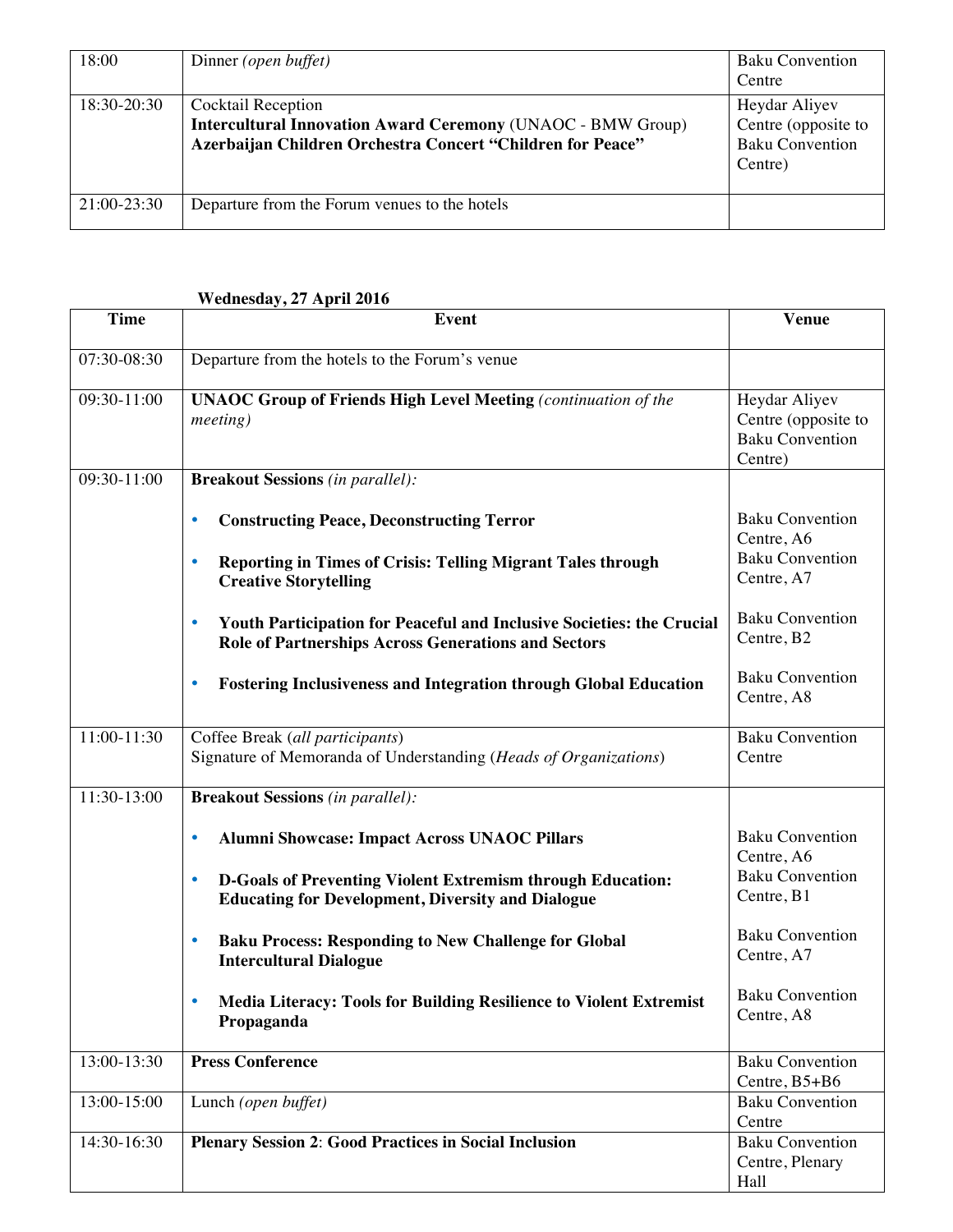| 16:30-17:00 | <b>Closing Ceremony</b><br>H.E. High Representative for the United Nations Alliance of<br><b>Civilizations</b><br><b>Republic of Azerbaijan</b> | <b>Baku Convention</b><br>Centre, Plenary<br>Hall |
|-------------|-------------------------------------------------------------------------------------------------------------------------------------------------|---------------------------------------------------|
| 17:30-19:00 | Dinner (open buffet)                                                                                                                            | <b>Baku Convention</b><br>Centre                  |
| 18:30-19:00 | Departure from the Forum venues to the Heydar Aliyev Palace                                                                                     |                                                   |
| 19:30-21:30 | 'Musical Alliance of Civilizations' Concert                                                                                                     | Heydar Aliyev<br>Palace                           |